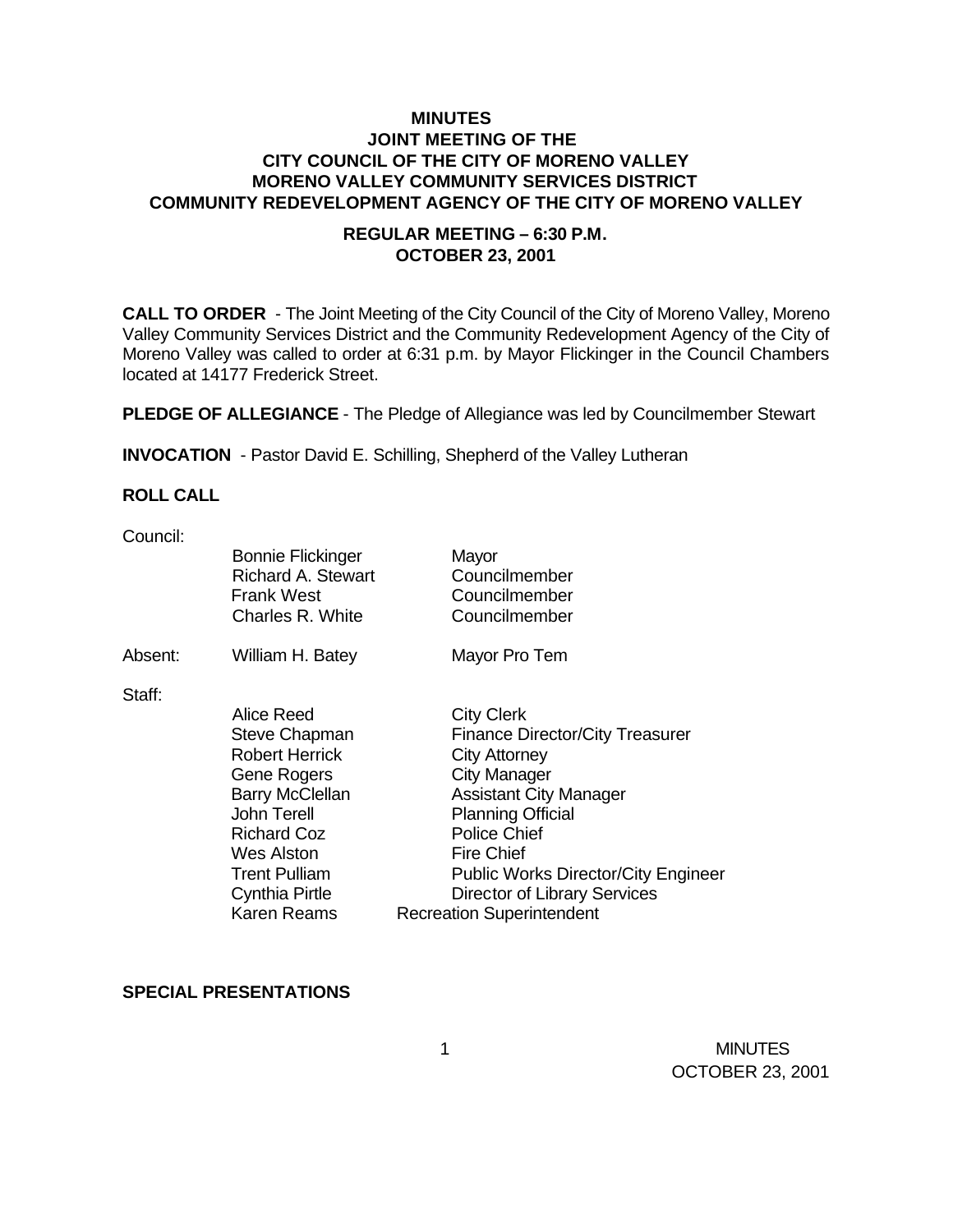## JOINT CONSENT CALENDARS (SECTIONS A-C) OF THE CITY COUNCIL OF THE CITY **OF MORENO VALLEY, MORENO VALLEY COMMUNITY SERVICES DISTRICT, AND COMMUNITY REDEVELOPMENT AGENCY OF THE CITY OF MORENO VALLEY**

Mayor Flickinger opened the agenda items for the Consent Calendars for public comments, which were received from John Loper (Item A5).

Councilmember White made a motion, seconded by Councilmember Stewart to approve the Consent Calendars in their entireties. Motion carried 4-0-1. Mayor Pro Tem Batey absent. Roll call vote.

## **A. CONSENT CALENDAR** - **CITY COUNCIL**

- A1. ORDINANCES FIRST READING BY TITLE ONLY Waived reading of all Ordinance Introductions and read by title only.
- A2. REQUEST ADOPTION AND PLANS AND SPECIFICATIONS, AND AUTHORIZATION TO ADVERTISE FOR CONSTRUCTION BIDS. PROJECT NO. 99-25654, IRONWOOD AVENUE REHABILITATION - BARCLAY DRIVE TO PIGEON PASS ROAD Adopted the plans and specifications that are on file in the office of the Public Works Director; and authorized the City Clerk to advertise this project for construction bids.
- A3. AUTHORIZATION TO AWARD CONSTRUCTION CONTRACT- PROJECT NO. 97-25897-2 - NASON STREET TRAFFIC SIGNAL IMPROVEMENTS AT THE INTERSECTIONS OF ALESSANDRO BOULEVARD, COTTONWOOD AVENUE, AND EUCALYPTUS AVENUE

Awarded the construction contract for the traffic signals at the intersections of Nason Street at Alessandro Boulevard, Cottonwood Avenue, and Eucalyptus Avenue, to DBX, Inc., of Temecula, the lowest responsible bidder; authorized the Mayor to execute a contract Agreement with DBX, Inc.; and authorized the issuance of a purchase order to DBX, Inc., in the amount of \$286,782.10 (the bid amount plus 10% contingency), when both parties have signed the contract (Account No. 125.89730)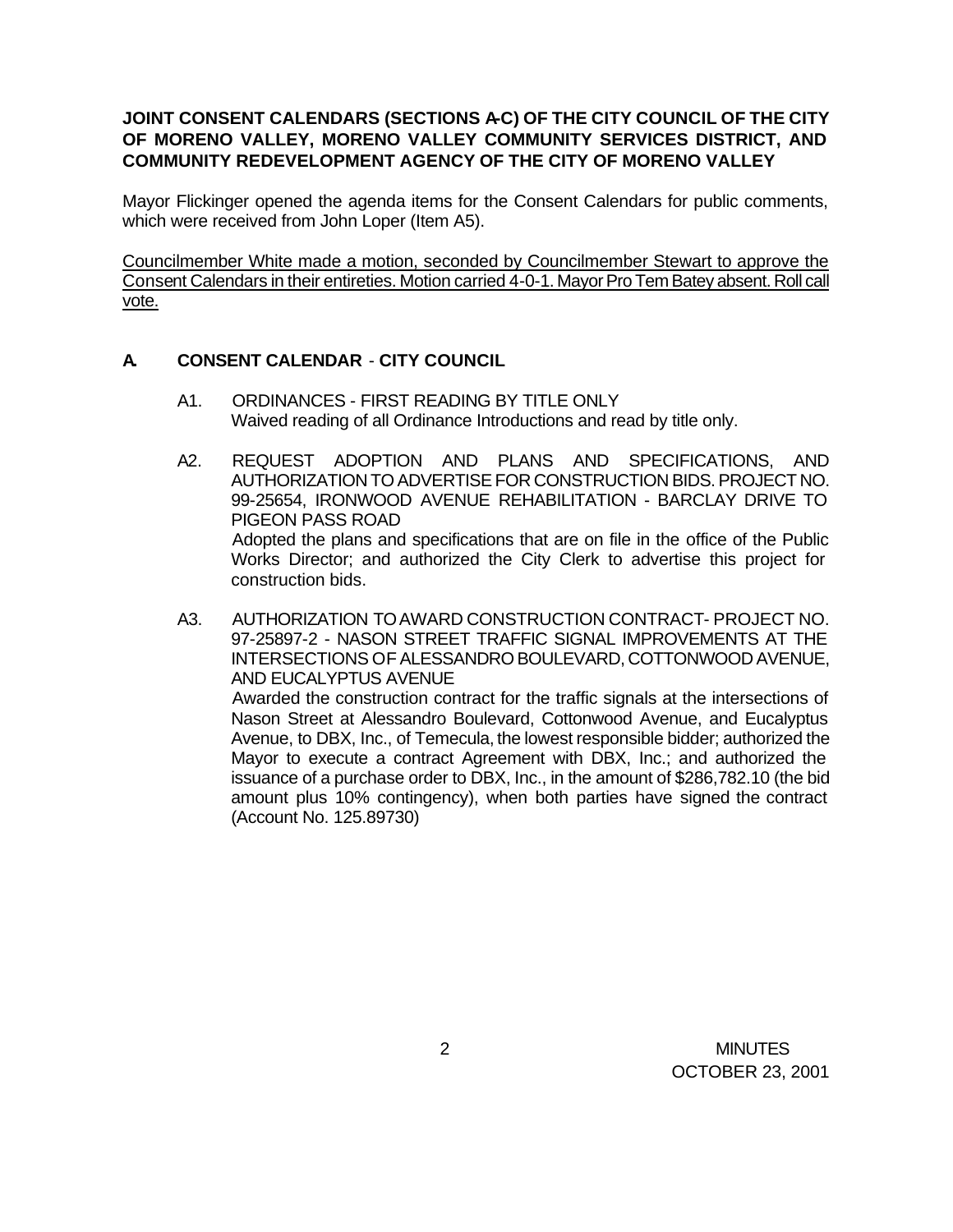A4. RESOLUTION NO. 2001-64 - APPROVE AND AUTHORIZE EXECUTION OF PROGRAM SUPPLEMENT AGREEMENT NO. M013, TO THE ADMINISTERING AGENCY-STATE AGREEMENT FOR FEDERAL-AID PROJECT NO. 08-5441 FOR THE CONSTRUCTION OF NASON STREET TRAFFIC SIGNAL IMPROVEMENTS AT THE INTERSECTIONS OF ALESSANDRO BOULEVARD, COTTONWOOD AVENUE, AND EUCALYPTUS AVENUE - CITY PROJECT NO. 97-25897-2

Adopted Resolution No. 2001-64, and approved Program Supplement No. M013, to the Administering Agency-State Agreement for Federal-Aid Project No. 08-5441 for the construction of the Nason Street traffic signal improvements at the intersections of Alessandro Boulevard, Cottonwood Avenue, and Eucalyptus Avenue; and authorized the Mayor to execute Program Supplement No. M013.

#### Resolution No. 2001-64

A Resolution of the City Council of the City of Moreno Valley, California, Approving and Authorizing Execution of Program Supplement No. M013 to Administering Agency-State Agreement No. 08-5441 for Federal-Aid Projects between the State of California, Acting by and through the Department of Transportation, and the City of Moreno Valley

- A5. APPROVAL OF PARCEL MAP 30278, EAST SIDE OF DAY STREET, NORTH OF CAMPUS PARKWAY, AND SOUTH OF HIGHWAY 60 (Subdivider – Gateway Company, L.L.C.) Approved Parcel Map 30278, and authorized the City Clerk to sign the map and transmit said map to the County Recorder's Office for recordation.
- A6. WARRANT REPORT SEPTEMBER 30, 2001 Adopted Resolution No. 2001-65, approving the Warrant Reports, including wire transfers, dated September 2001, in the total amount of \$6,504,245.76.

#### Resolution No. 2001-65

A Resolution of the City Council of the City of Moreno Valley, Approving the Warrant Reports, dated September 30, 2001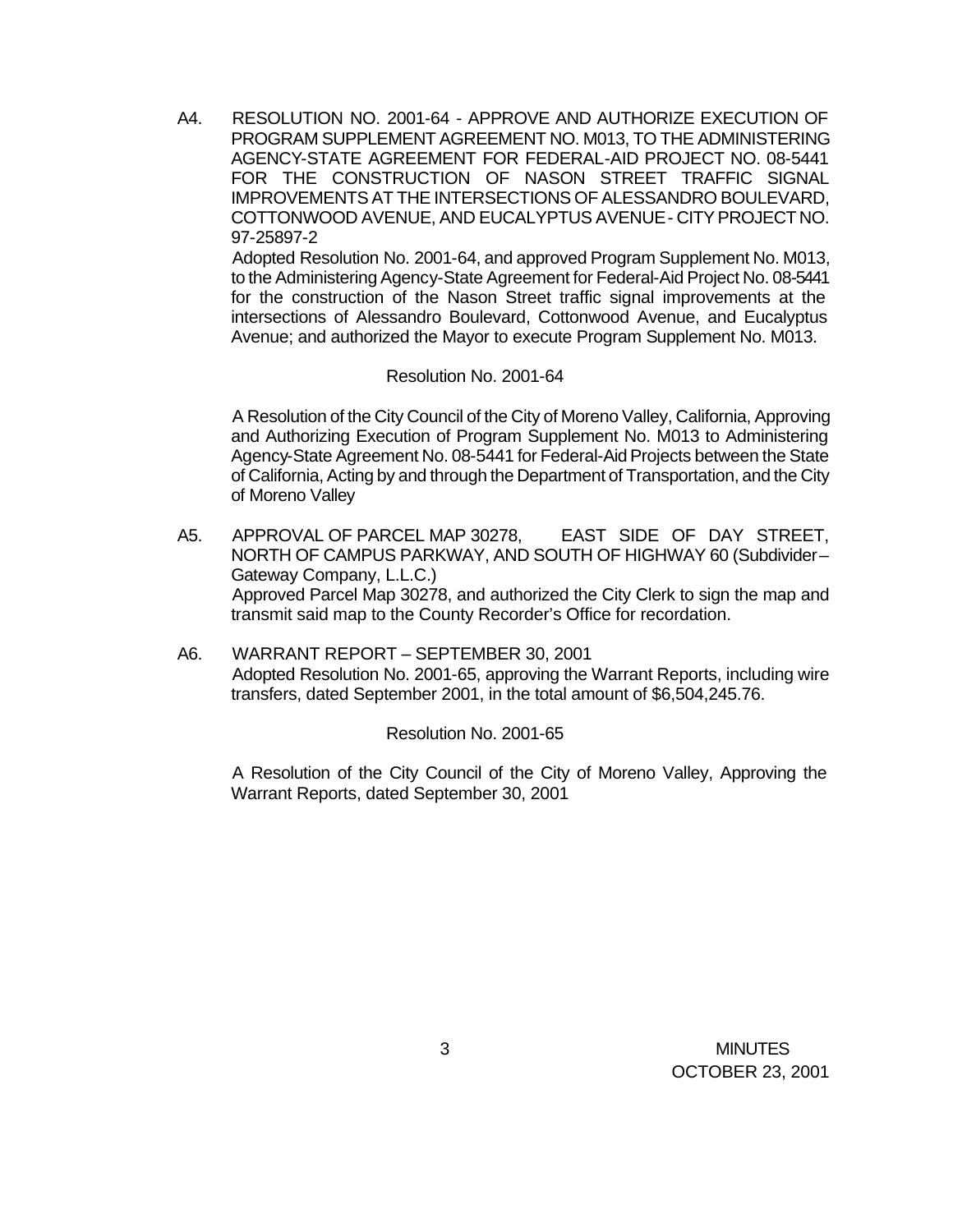- A7. MINUTES REGULAR MEETING OF SEPTEMBER 25, 2001 Approved as submitted.
- A8. APPROVE CONTINUING APPROPRIATIONS FOR FY 2001/2002 BUDGET Approved the continuing appropriations for FY 2001-02.

## **B. CONSENT CALENDAR** - **COMMUNITY SERVICES DISTRICT**

- B1. ORDINANCES FIRST READING BY TITLE ONLY Waived reading of all Ordinance Introductions and read by title only.
- B2. SITE LEASE FOR A PERSONAL COMMUNICATION SERVICE (PCS) FACILITY AT TOWNGATE PARK Executed a PCS Site Agreement with Cox PCS Assets, LLC for approximately 627 square feet being a portion of Towngate Park known as Assessor's Parcel Numbers 291-120-023 and 291-120-035, located at Elsworth Street and Eucalyptus Avenue
- B3. MINUTES REGULAR MEETING OF SEPTEMBER 25, 2001 Approved as submitted.

# **C. CONSENT CALENDAR** - **COMMUNITY REDEVELOPMENT AGENCY**

- C1. ORDINANCES FIRST READING BY TITLE ONLY Waived reading of all Ordinance Introductions and read by title only.
- C2. MINUTES REGULAR MEETING OF SEPTEMBER 25, 2001 Approved as submitted.

# **D. PUBLIC HEARINGS**

## **AGENDA ORDER**

## D2. COUNCILMANIC REDISTRICTING

Conducted a third public hearing to consider the four proposed alternative redistricting plans of the Councilmanic districts in the City of Moreno Valley.

Mayor Flickinger opened the public testimony portion of the public hearing; there being none, public testimony was closed.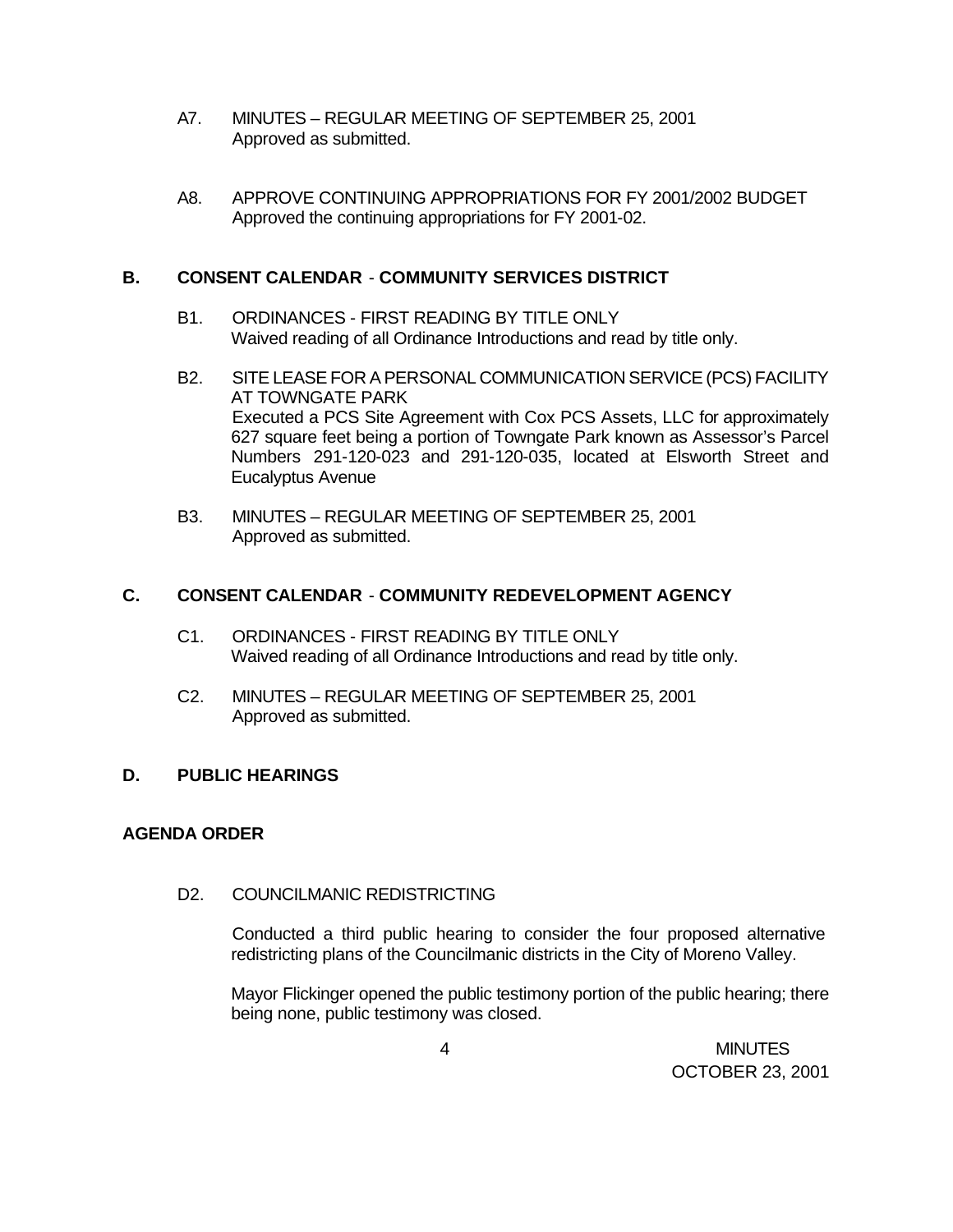Councilmember White made a motion, seconded by Councilmember Stewart to adopt Resolution No. 2001-60, with plan D, repealing Resolution No. 91-126, and adjusting the boundaries of Councilmanic districts and designating the number of each such district. Motion carried 4-0-1. Mayor Pro Tem Batey absent. Roll call vote.

#### Resolution No. 2001-60

A Resolution of the City Council of the City of Moreno Valley, California, Repealing Resolution No. 91-126, and Adjusting the Boundaries of Councilmanic Districts and Designating the Number of Each Such District

## **AGENDA ORDER**

D1. MORENO VALLEY COMMUNITY SERVICES DISTRICT PUBLIC HEARING REGARDING MAIL BALLOT PROCEEDING TO REINSTATE ZONE D (PARKWAY LANDSCAPE MAINTENANCE) AT THE STANDARD SERVICE LEVEL FOR TRACT 17033

Conducted the Public Hearing to consider reinstating Zone D (Parkway Landscape Maintenance) at the standard service level and the annual parcel charge for Tract 17033.

President Flickinger opened the public testimony portion of the public hearing; there being none, public testimony was closed.

#### **RECESS; RECONVENE**

The Secretary tabulated the mail ballots for CSD Zone D, Tract 17033 and announced the results as follows: out of 38 ballots that were mailed out, the City Clerk's office received 14 ballots; 14 were validated; Yes votes - 10; No votes - 4.

Boardmember West made a motion, seconded by Boardmember Stewart to verify and accept the results of the mail ballot proceeding and authorize and impose the CSD Zone D charge. Motion carried 4-0-1. Vice President Batey absent. Roll call vote.

#### **AGENDA ORDER**

D3. PUBLIC HEARING FOR FISCAL YEAR 2001 LOCAL LAW ENFORCEMENT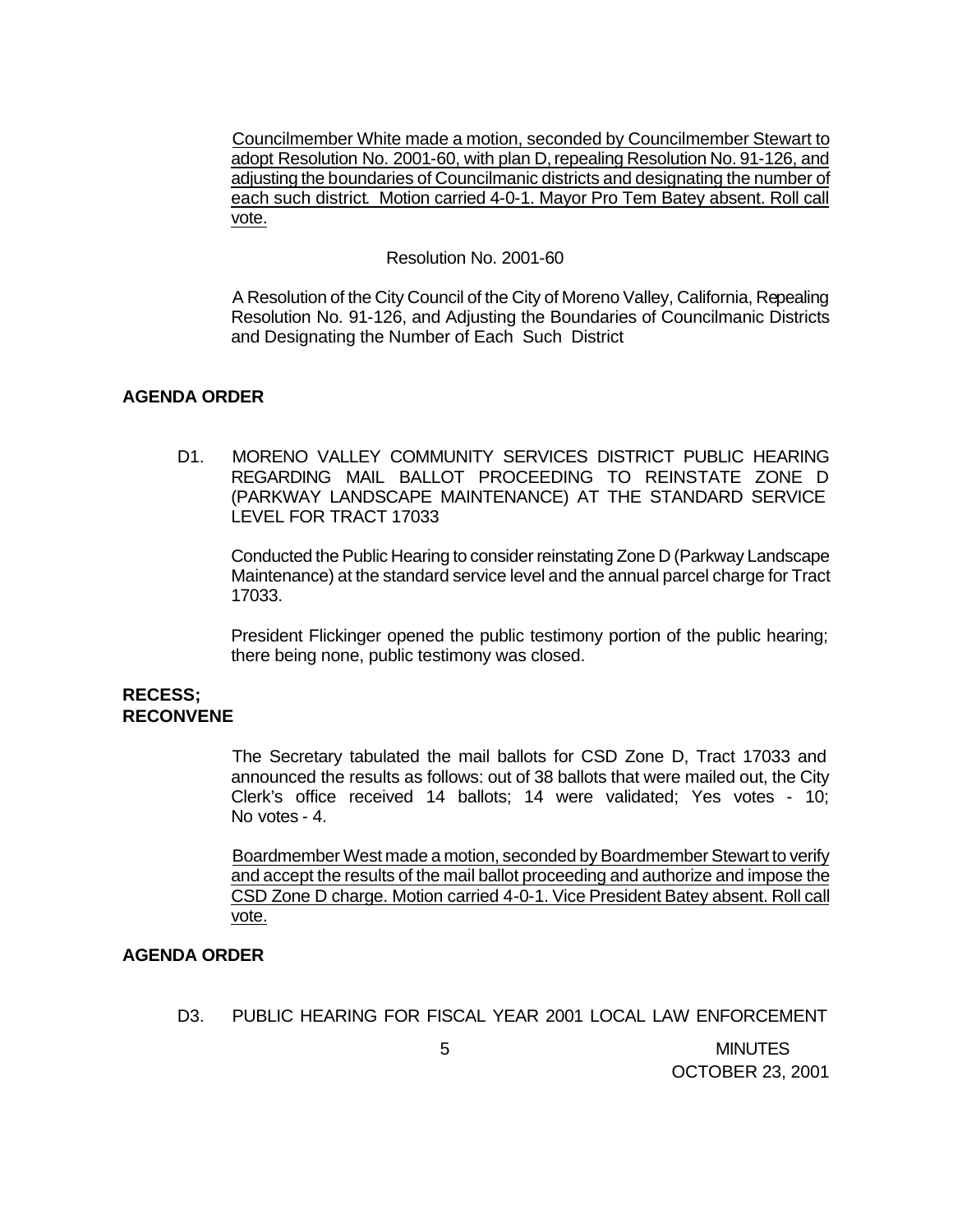BLOCK GRANT (LLEBG) PROGRAM FUNDING ALLOCATION

Mayor Flickinger opened the public testimony portion of the public hearing; there being none, public testimony was closed.

Councilmember White made a motion, seconded by Councilmember Stewart to accept the Local Law Enforcement Block Grant Program funding in the amount of \$302,762 from the U.S. Department of Justice, Bureau of Justice Assistance; authorize a budget appropriation adjustment in the amount of \$33,640 from General fund account 62210.6381 (Operating Materials and Supplies) to 62566 (Transfers to Fund 254) in order to satisfy the 10% matching requirement; and adopt the proposed use of the Local Law Enforcement Block Grant Program funding, as appropriate. Motion carried 4-0-1. Mayor Pro Tem absent. Roll call vote.

## **E. ITEMS REMOVED FROM CONSENT CALENDARS FOR DISCUSSION OR SEPARATE ACTION - None**

#### **F. REPORTS**

#### **AGENDA ORDER**

F2. WITHDRAWAL OF \$8,000 FROM THE TRUST FUND ESTABLISHED FOR THE ACQUISITION AND RESTORATION OF CULTURAL OR HISTORIC PROPERTIES ADDENDUM TO STAFF REPORT (CONTINUED FROM OCTOBER 9, 2001)

President Flickinger opened the agenda item for public comments; there being none, public comments were closed.

Boardmember White made a motion, seconded by Boardmember West to approve the request for the withdrawal of \$8,000 from the trust fund as recommended by the Cultural Preservation Advisory Committee and by staff. Motion carried 4-0-1. Vice President Batey absent. Roll call vote.

F3. REQUEST FOR CO-SPONSORSHIP AND WAIVER OF FEES FOR THE NINTH ANNUAL INTERNATIONAL HOLIDAY PARADE AND FESTIVAL (APPLICANT: CULTURAL HERITAGE PERFORMERS, INC.)

Mayor Flickinger opened the agenda item for public comments; there being none, public comments were closed.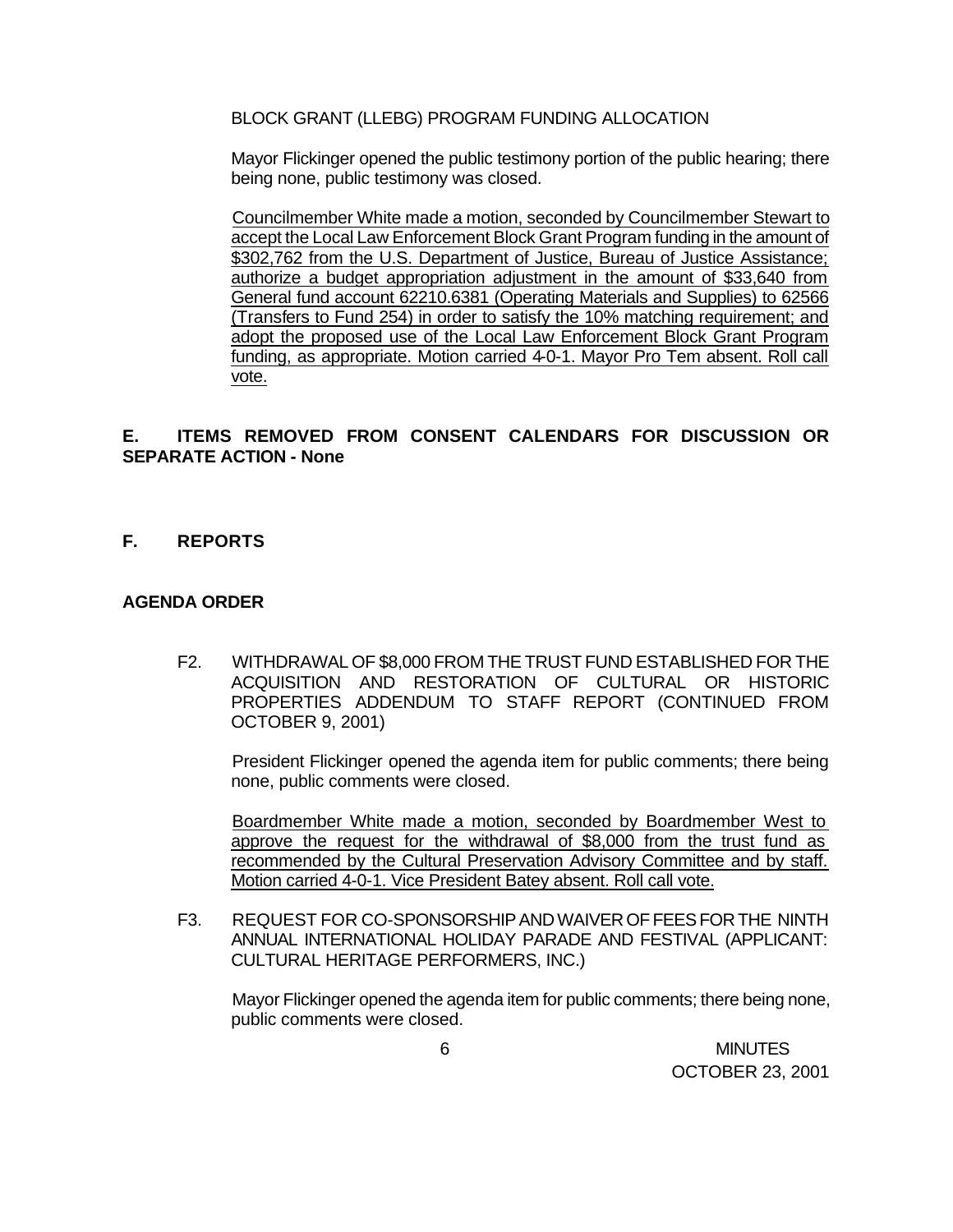Councilmember White made a motion, seconded by Councilmember West to cosponsor this event and waive fees, except for insurance costs. Motion carried 4- 01. Mayor Pro Tem Batey absent. Roll call vote.

F4. FY 2001-02 BUDGET STATUS REPORT AND CONSIDERATION OF CAPITAL PROJECTS

Mayor Flickinger opened the agenda item for public comments, which were received from Ray Hosman, Pete Bleckert, and Daryl C. Terrell.

Councilmember Stewart made a motion, seconded by Councilmember White to: reject recommendation "A," which would defer the construction of the College Park Fire Station and the Roller Hockey/Skateboard Park to January 2003; defer recommendation "B," which would reserve and designate an additional \$1 million from the General Fund capital expenditure reserve to the Main Library Project; defer recommendation "C," which would defer the determination about whether to appropriate any capital funding to the Cultural Arts Center and/or the Soccer Complex to a later time when additional information is available regarding the funding needs of these projects"; and bring back the above mentioned items along with other capital projects for the December 11, 2001, City Council meeting. Motion carried 4-0-1. Mayor Pro Tem Batey absent. Roll call vote.

# **RECESS; RECONVENE**

## **AGENDA ORDER**

F1. ORAL PRESENTATION BY ROD BALANCE, EXECUTIVE DIRECTOR OF THE WORLD TRADE CENTER OF THE INLAND EMPIRE

No action required.

# **AGENDA ORDER**

F5. CITY MANAGER'S REPORT (Oral presentation only)

None

Mayor Flickinger opened the agenda item for public comments, which were received from Marcia Rodolf-Amino.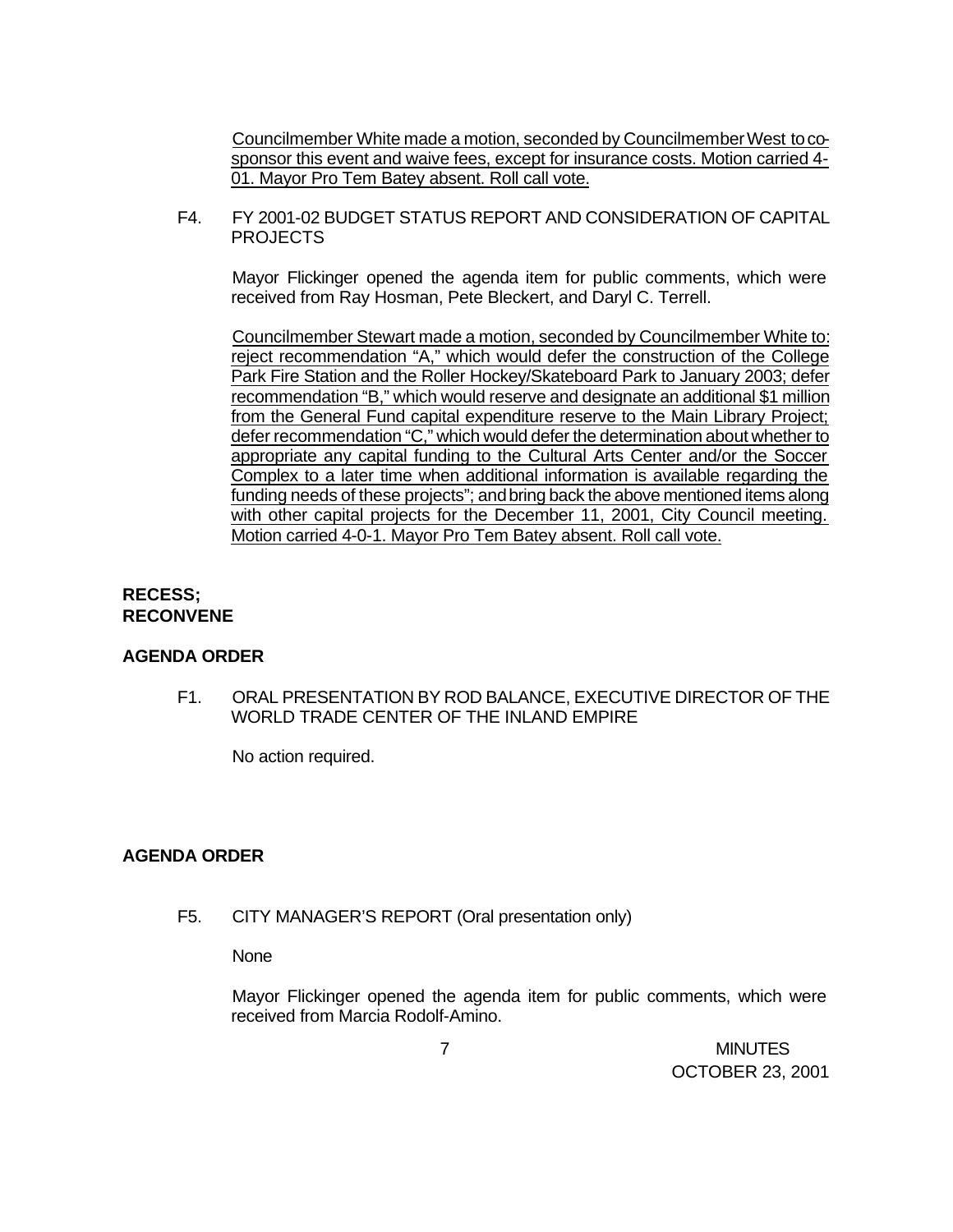# **G. LEGISLATIVE ACTIONS**

ORDINANCES - 1ST READING AND INTRODUCTION - NONE

ORDINANCES - 2ND READING AND ADOPTION - NONE

ORDINANCES - URGENCY ORDINANCES – NONE

RESOLUTIONS – NONE

PUBLIC COMMENTS **ON ANY SUBJECT NOT ON THE AGENDA** UNDER THE JURISDICTION OF THE CITY COUNCIL ARE AS FOLLOWS:

Marcia Rodolf-Amino – 10363 Crest Brook

1) Repeal of utility user's tax

## Bernadette Burks

1) Death of Scott Matthew Taplin

Gloria Boyd – Moreno Valley

1) Death of Scott M. Taplin

## Pete Bleckert – P. O. Box 217

- 1) Item F1 presentation regarding the World Trade Center
- 2) Budget issues

## Smokey Siket – Moreno Valley

- 1) American flag
- 2) Invitation to join American Legion in Flag Disposal Ceremony on 11/11/01 at 5 p.m.

## Daryl C. Terrell – address matter of record

1) Local law enforcement

## Robert C. Anderson –12188 Marigold Avenue

- 1) Comments of Councilmember regarding Ray Hosman
- 2) Utility user's tax
- 3) Senior Center meals

## Thomas David Rudolph Jr., 22921 Chambray Drive

1) Home Depot – Title 9 of Municipal Code is not being enforced

## Kenneth F. Loomis – 25370 Ramblewood Court

1) September 11, 2001 terrorist attack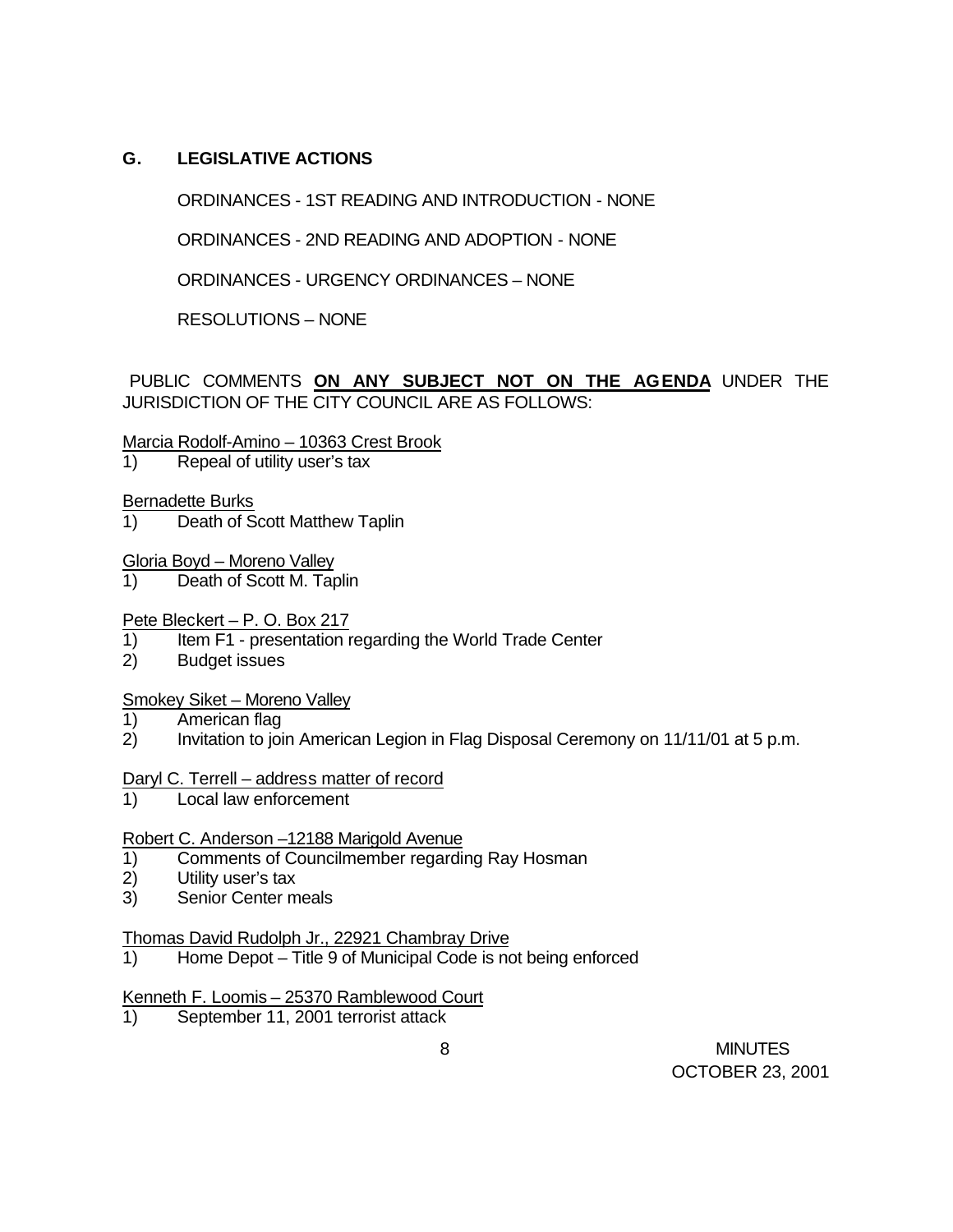## Ray Hosman – address matter of record

- 1) Unjustified criticism of law enforcement
- 2) Moreno Valley Live program on the utility user's tax

## Robert Burks – Moreno Valley

- 1) Death of Scott M. Taplin
- 2) Alleged threat by local resident

# **CLOSING COMMENTS AND/OR REPORTS OF THE CITY COUNCIL, COMMUNITY SERVICES DISTRICT, OR COMMUNITY REDEVELOPMENT AGENCY**

## Councilmember White

1) Clarified that voters voted down the tax but not the library

## Councilmember Stewart

- 1) Moreno Valley Live program on utility user's tax stated that he was kept informed of the progress and received accurate information from staff. Stated that utility tax was voted by voters of the City in its current form and is not a temporary tax
- 2) Supported Mayor Pro Tem Batey in his reaction to alleged threats made by local resident. Stated that threats must be taken seriously
- 3) Questioned reporting of crime statistics in Moreno Valley
- 3) Stated he would support efforts for revising and enforcing vicious dog ordinance

# Councilmember West

- 1) Considers placement of public comments on agenda at the end of the meeting as a trial he will try to change it in the future if it doesn't work out
- 2) Vicious dog issue very serious issue; ordinance must be vigorously enforced
- 3) Announced that he attended a study session with Southern California Rail Authority where strategic planning of establishing a rail station in Moreno Valley on Alessandro near Highway 215, and in Perris was discussed
- 4) Stated that Karen Reams did an outstanding job with the beach trip this kind of service will be available every summer. Encouraged everyone to support it

## Mayor Flickinger

- 1) Responded to the complaint regarding providing written materials for the City Manager's report – no action or discussion is taking place; therefore there is no need for written material
- 2) The City Manager and Mayor will discuss the problems and what needs to be fixed in the vicious dog ordinance
- 3) The presentation for firefighters, especially firefighters returning from the New York, had been continued to the first Council meeting in November
- 4) Hazardous waste collection, including electronic components, is scheduled for 10/25/01- 10/27/01 at the City Yard